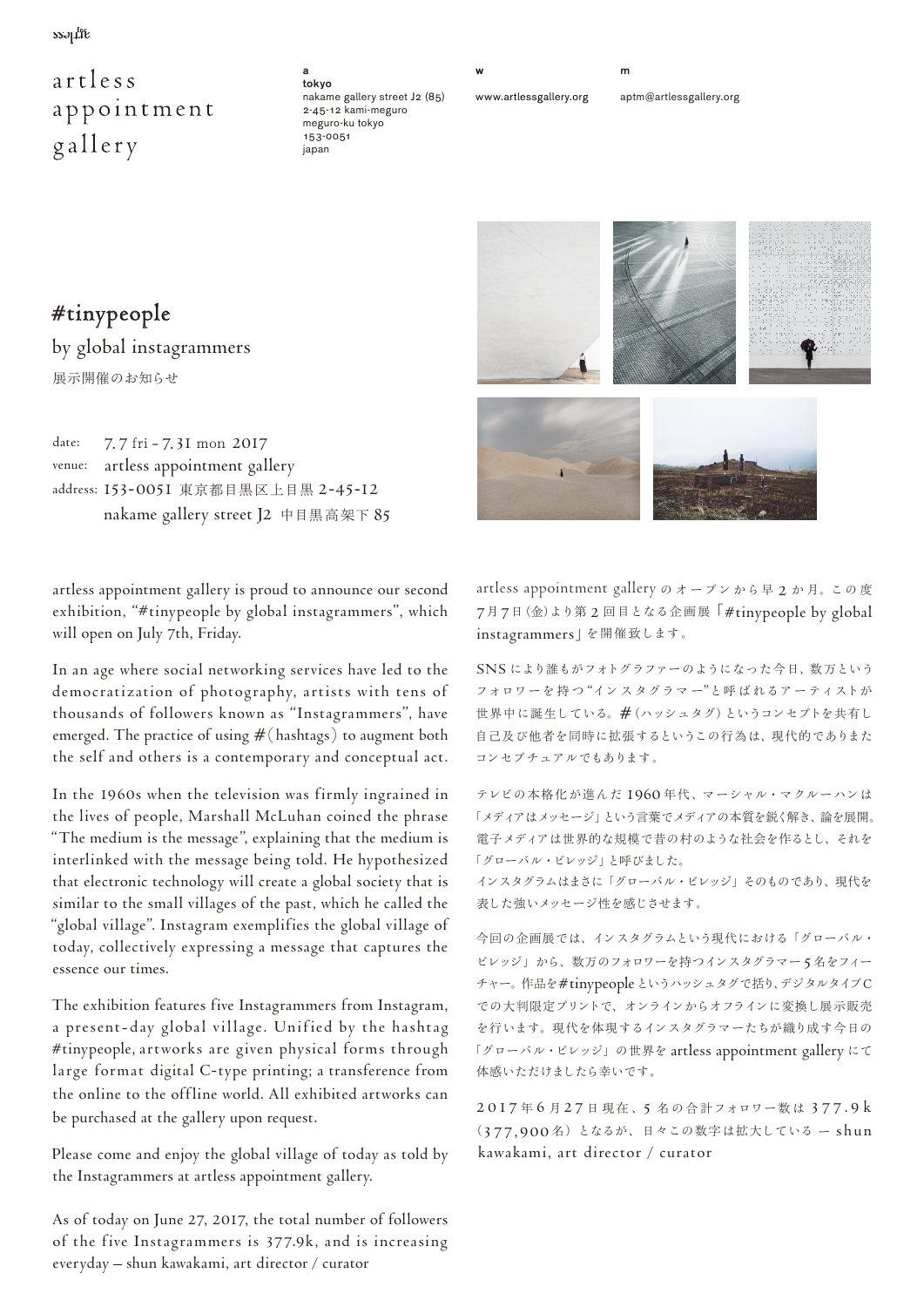$ss$ -

## artless appointment gallery

#### tokyo nakame gallery street J2 (85) 2-45-12 kami-meguro meguro-ku tokyo 153-0051 japan

a

www.artlessgallery.org

aptm@artlessgallery.org

m

# instagrammers profiles



### @ koyoox

- koyuki inagaki follower: 62k
- started: 2012
- tokyo, japan occupation:
- graphic designer グラフィックデザイナー



### @10\_ y a

 tomoyasu koyanagi follower: 65.7 k

- started: 2012
- tokyo, japan
- occupation: executive officer at construction company 建築金物施工会社経営



### @ mr\_darcy

- joey mah follower: 75.6k
- started: 2011
- kuala lumpur, malaysia
- occupation: barista trainer & roaster バリスタトレーナー & 焙煎士



### @ sato\_ co

 satomi ishikawa follower: 39.6k

- started: 2013
- tokyo, japan
- Q occupation: salesperson 販売員



### @ drcuerda

 daniel rueda follower: 135k

- started: 2014
- valencia, spain
- occupation:
	- architect graduate turned photographer 建築デザイン学科卒業後、 インスタグラムを通じて フォトグラファーに

Please contact Yuri for any inquiries. 本プレスリリース及び各種お問い合わせにつきましては 担当 出石までご連絡下さい。



w